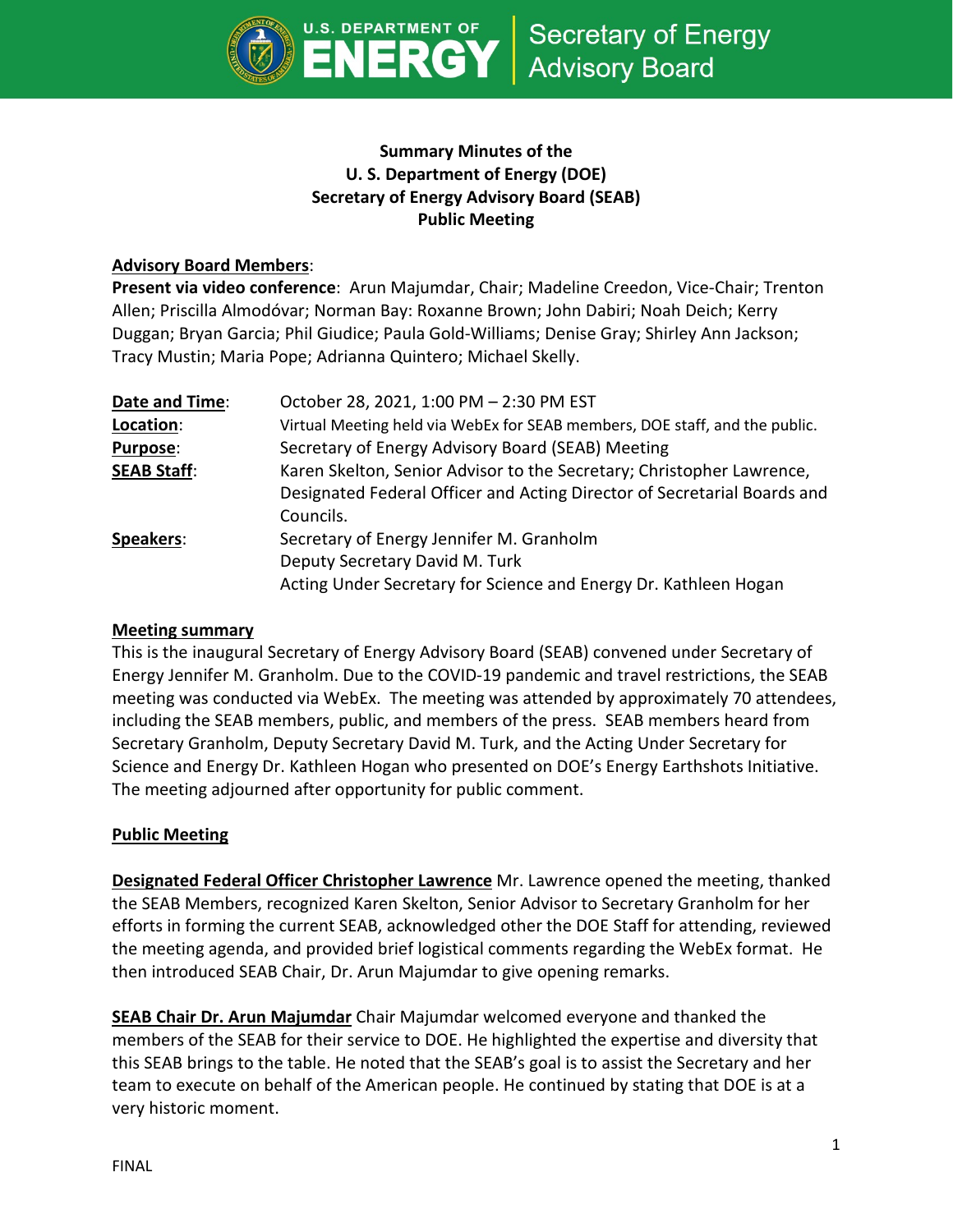

He highlighted the Department's four key missions: 1) Pushing the frontiers and building the foundation of science and engineering research that permeates the United States; 2) Catalyzing energy, clean energy economy via Research Development, demonstration and deployment that creates pathways for clean energy jobs; 3) Enhancing national security, including stockpile stewardship, nuclear non-proliferation, naval propulsion, cybersecurity, and biosecurity; and 4) cleaning legacy waste from lands contaminated by past nuclear activities. He noted that all these missions are important, and the department will carry out these missions.

ERG

Based on the President's priorities and the needs of the time we live in, Dr. Majumdar stated that some of the missions get emphasized and elevated. He went on to say that President Biden has signaled his emphasis on relying on science to accelerate the creation of a clean energy economy and address climate change with the fierce urgency of now, create millions of wellpaying union jobs making us globally competitive, and elevate the issue of equity and environmental justice in a just transition. He noted that the Department of Energy is at the center of the President's mission.

He concluded his remarks by stating that the nation is very fortunate to have Secretary Jennifer Granholm leading the Department of Energy given her proved track record as governor of Michigan. With that, he introduced Secretary Granholm.

#### **Secretary Jennifer M. Granholm**

Secretary Granholm expressed her excitement in being able to introduce the SEAB and its members to the Nation. She is very excited about the brainpower that the group possesses and noted that she is looking forward to learning from them and gaining their insights as the Department seeks to accomplish the ambitious goals set out by the Biden Administration. She reiterated that the Department has several important areas of focus and highlighted a few in her remarks.

The first was deployment. With the climate crisis that is upon us, we must deploy proven clean energy technologies that we already have. She gave the example that DOE set new goals to power 5 million homes with community solar by 2025 as well as cut solar costs in half. Further, she mentioned another goal of deploying 30 gigawatts of offshore wind by 2030.

The second area of focus she mentioned was the Department must innovate our way over around the rest of the obstacles to our clean energy goals. The goal is to get to 100% clean electricity by 2035 and a net zero carbon economy by 2050. The Secretary mentioned that to do that, the Department must utilize the combined resources of its 17 national laboratories and the program offices along with the partners that we have in academia and the private sector.

The third area of focus she noted was that we must ensure that America is competing in and leading the global clean energy markets so that we can create millions of good paying jobs for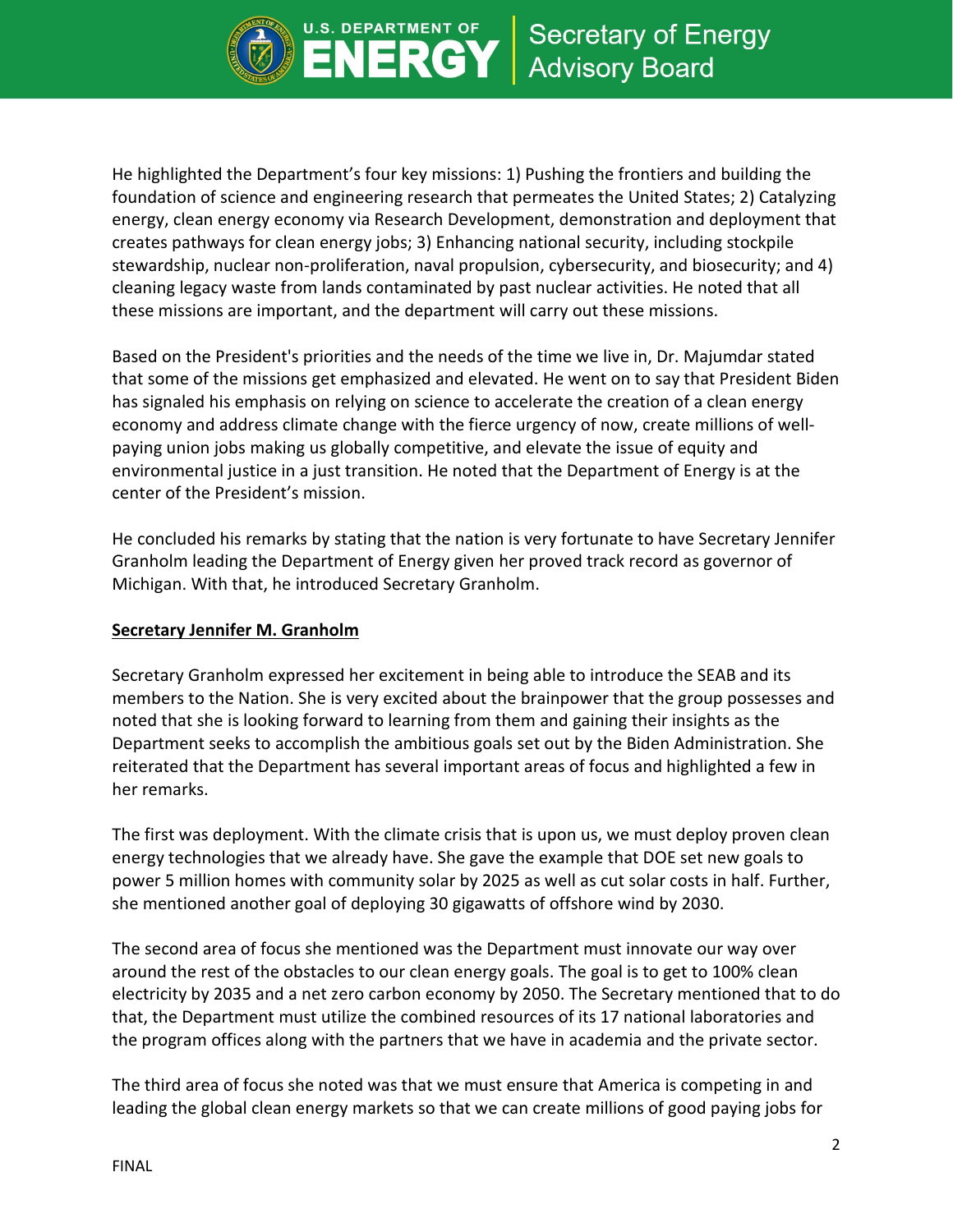

American workers.

The fourth area of is to lift communities that have been left behind. The Secretary noted that as the Department invests in these clean energy technologies, it will direct 40% of the benefits to the communities that ought to be at the front of the line such as communities that have borne the burden of the fossil fuel industry and have experienced climate change impacts.

The fifth area of focus she noted was the need to upgrade and modernize the electricity grid to ensure all Americans have access to clean and reliable and affordable power. She noted that as we add more renewable power capacity, the grid needs to be able to efficiently transport that clean power to high demand centers and to and to rural communities alike.

The final area of focus is to invest in all forms of science, from basic curiosity driven science to applied science. She continued by stating that we must diversify our science, technology, engineering, and math (STEM) talent pool because by opening the doors to STEM careers for underrepresented groups, we can ensure that America's scientific community is pursuing the broadest range of questions and generating the most effective and inclusive answers.

The Secretary concluded by mentioning that all these goals must be accomplished while also making sure that our country is protected and that our nuclear arsenal is safe and secure.

With that, she reiterated her excitement to begin the work along with SEAB.

## **SEAB Chair Dr. Arun Majumdar,**

Chair Majumdar provided an overview of how the remainder of the meeting would progress. He noted that Deputy Secretary Turk and Acting Under Secretary for Science and Energy Hogan would discuss the Earthshot Initiative and then there would be an opportunity for public comment. He also described the role of the SEAB in advising the Secretary. He stated that the purpose of SEAB is to help the Secretary of Energy and her team be as successful as possible in achieving the goals and mission that Secretary Granholm just laid out. He continued by stating that the help comes in the form of constructive feedback, independent views, and broad advice on matters that are important to the Department and to her. Furthermore, he stated that sometimes there are reports or letters that are publicly shared and sometimes these are verbal feedback in a discussion. Secretary Granholm has signaled that there's an urgency to all the issues that we're dealing with. He concluded by saying that due to this urgency, it is important for the SEAB to act quickly on some of the things that she brings up to share.

## **Secretary Jennifer M. Granholm**

Prior to Deputy Secretary Turk providing remarks, the Secretary summarized the statements President Biden made regarding the economic framework that he just announced earlier I the day. She noted that the framework focuses significantly on mitigating climate change. Much of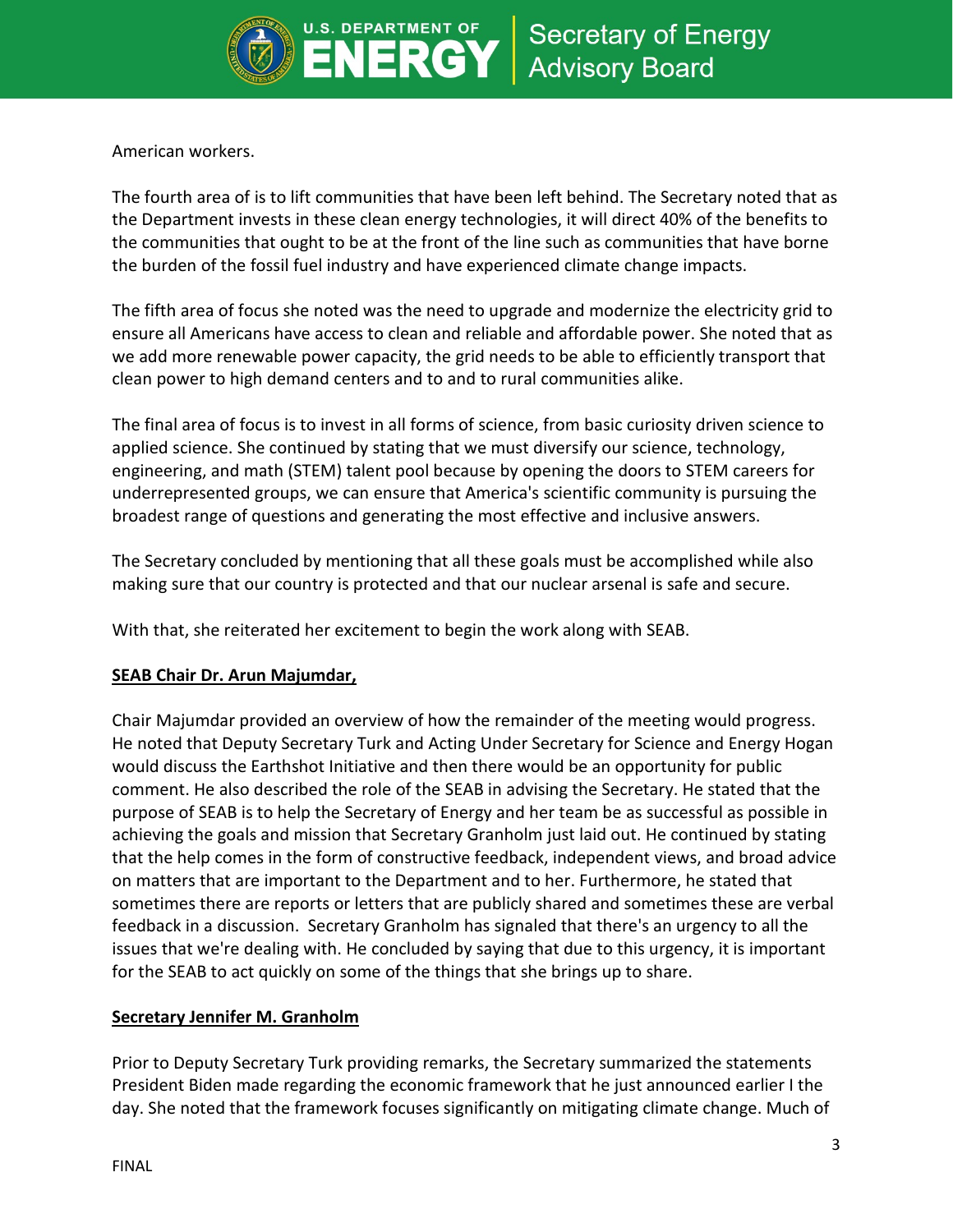

the framework, she continued, contains tax incentives for the build out of clean, renewable energy. She noted that these credits could be applied to hydropower, or geothermal or clean hydrogen in addition to solar, wind, and offshore wind. She stated that another major chunk of the proposed funding in the framework is devoted to improving the transmission grid, which is needed to unlock the renewables being developed. She also mentioned that the resilience of the grid must be improved to avoid events such as the Texas blackout in February brought on by extreme weather events.

**DEPARTMENT OF** 

**ERG** 

The Secretary also highlighted that the framework includes funding to improve home efficiency via weatherization. She also mentioned that the framework has many other provisions to help American families, such as expansions to Medicaid, as well as expansion of the child tax credit for an additional year. She concluded by reiterating that the Department of Energy will see a big infusion of money to be able to send out to do demonstration projects and advanced technologies as well as to make sure that it also does weatherization.

#### **Deputy Secretary David M. Turk**

Before introducing Dr. Hogan to discuss DOE's Earthshots initiative, Deputy Secretary Turk wanted to highlight four propositions regarding the Earthshots initiative which provide the foundation the initiative. First, the cost of clean energy technology is instrumental in any progress that the industry will have at scale. The lower we can get the costs, the easier it will be for all parts of the electric sector to implement them. The second proposition is that despite lowering costs of technologies such as PV in the electric sector, we must lower the costs in all sectors. He noted a project he worked on in the International Energy Administration that concluded that only 6 of 46 sectors were able to successfully implement technologies which would lead to lowering global temperatures. The third proposition is that DOE is an R&D powerhouse. DOE has access to the 17 National Labs, the Office of Science, and the Advanced Research Project Agency – Energy. The final proposition the Deputy Secretary noted is that DOE has had success about making sure that its fully coherent around key technologies that matter. He noted that a key success is externally messaging in a way that moves the market along. At this juncture, several participating members exchanged comments and thoughts while awaiting the Acting Under Secretary of Science and Energy.

He concluded by saying with the Earthshots, DOE aims to have internal and external coherence. The goal is to invest money in the technologies that will matter most and do the most impact while also messaging those technologies and getting outside stakeholders excited.

He then introduced Dr. Hogan.

## **Acting Under Secretary for Science and Energy Dr. Kathleen Hogan**

Dr. Hogan's PowerPoint presentation (which is available on the SEAB website) provided an overview of DOE's Energy Earthshots initiative, which provide a roadmap of technology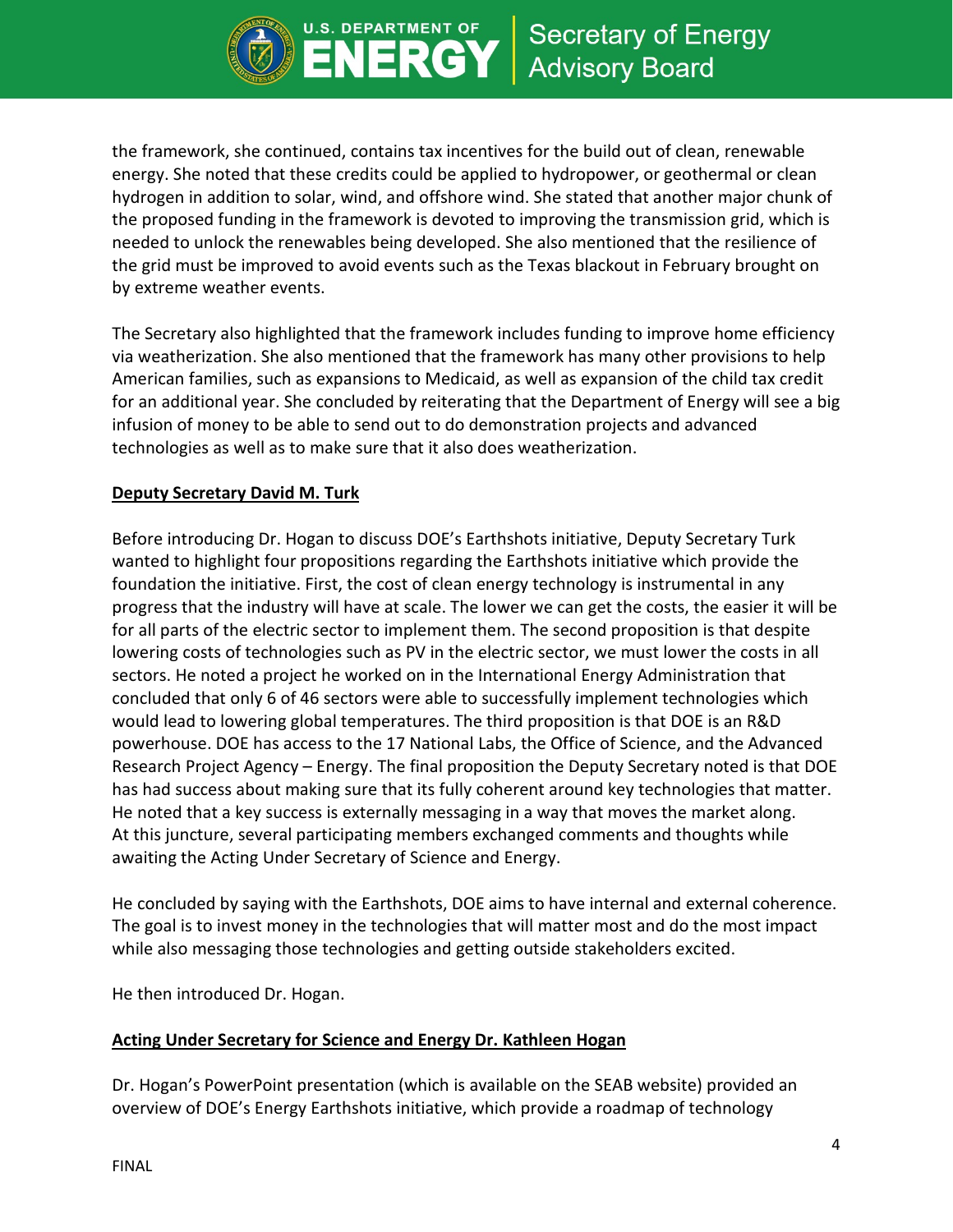

research, development, and deployment investment over the next ten years. She spoke about the first of the Earthshots: The Hydrogen Shot and the Long Duration Storage Shot. The goal of the Hydrogen Shot is to decrease the cost of emissions-free hydrogen by 80%. The goal of the Storage Shot is to achieve 10 plus hours of storage at 90 percent lower cost within the next decade. She noted that the Department stood up an Earthshot working group.

**DEPARTMENT OF** 

ERG

Following Dr. Hogan's presentation, some members of the SEAB and Dr. Hogan exchanged comments and questions.

**John Dabiri** asked if the Earthshots have a structure to include collaboration between academia, private sector, and the National Labs working on these issues. Dr. Hogan answered by saying that is exactly what the Earthshots aim to achieve. She continued by saying there will be increased engagement via workshops and solicitations. She asked Dr. Dabiri to share any gaps or other things that the Department could be doing to enhance collaboration.

**Bryan Garcia** noted one thing to look at as the Department tries to lower costs to bring technologies to scale is looking at the cost effectiveness impact to rare payers. He cited Connecticut as an example that they set Justice 40 as the number one priority at the Regulatory Commission. He noted that the state has a 1000-megawatt storage target by 2030 and due to the Justice 40 priority, the ratepayers will benefit more than the cost to run the program. The benefit is reducing peak demand thereby reducing electric rates. He asked the Department to think about the measures it uses to analyze cost reduction. Dr. Hogan agreed that the Department must use the freshest methodologies to analyze cost reductions provided by the technologies the Department invests in.

**Phil Giudice** highlighted the efforts the Biden administration is using to bring the entire Federal government to bear to address the many goals it has set out. He believes the Earthshots are a good example of that kind of collaboration, and it can be done across many cabinet agencies. Deputy Secretary agreed with Mr. Giudice and noted a conversation he had with a Deputy at the Department of Defense and they have scale that can be useful to the Department.

**Shirley Ann Jackson** stressed the importance of looking across all sectors, not just the energy sectors to implement these technology advances. She gave the example of the cement and steel industries contribution to greenhouse gas emissions. Those industries can also be instrumental in demonstration projects. She stressed that DOE must take a holistic and integrated approach to be successful. She also asked if the Department is looking to move away from lithium-ion batteries for advanced storage. Dr. Hogan stated that DOE is looking to reduce the cost and broaden beyond lithium ion. Deputy Secretary Turk highlighted the importance of partnerships with universities that the Earthshots are attempting to strengthen. Arun Majumdar noted that for long duration storage, lithium ion may not make it from a cost perspective.

**Paula Gold-Williams** expressed her excitement for long duration storage to last 10 hours or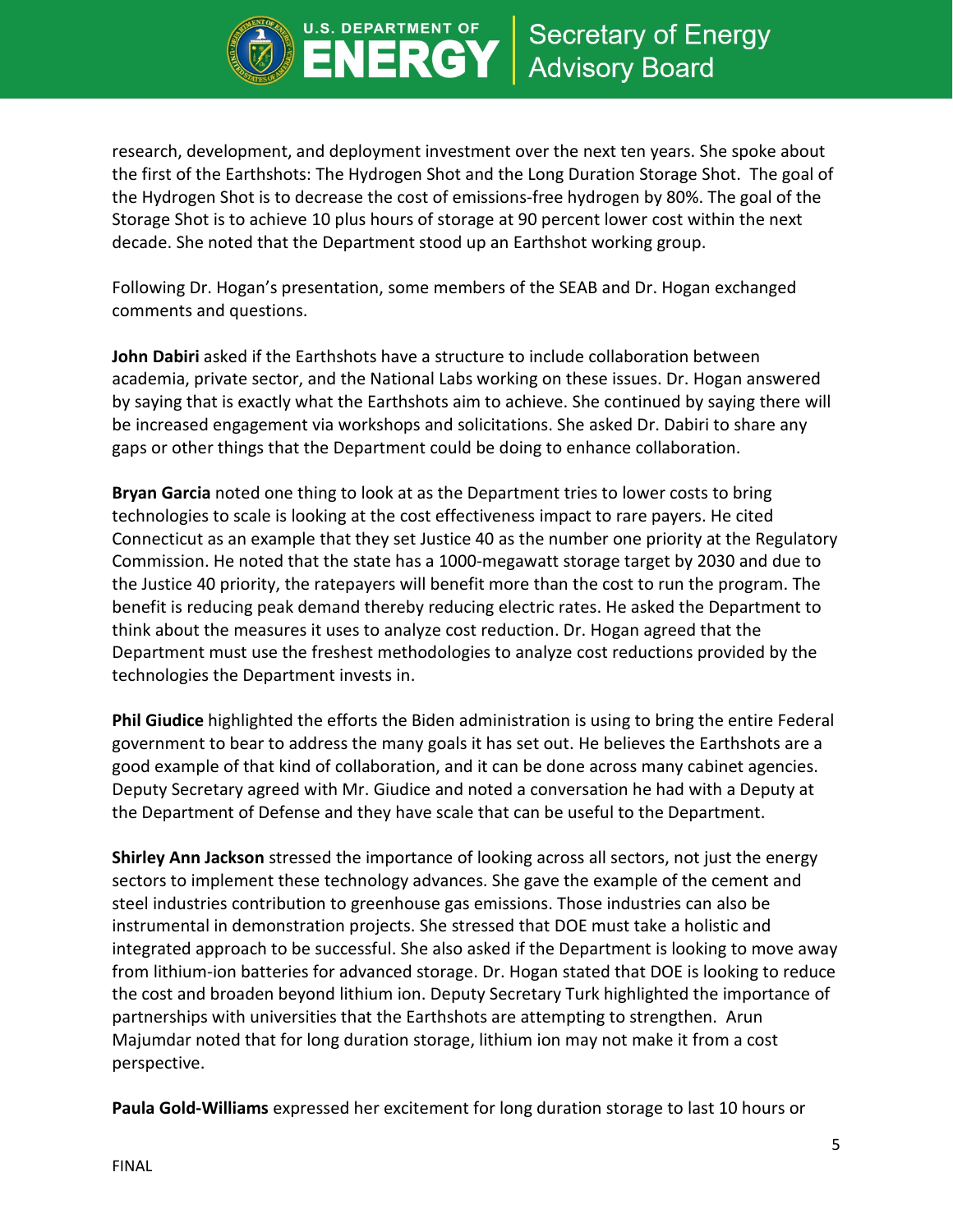

more, especially in the wake of the incident in Texas. Dr. Hogan clarified that the Earthshots will serve as a "North Star" for where the Department will spend its research funding. The goal is to go beyond 10 hours of storage. The Department will be focusing a lot of knowledge and discovery into getting to a longer duration. Deputy Secretary Turk noted that a variety of storage solutions will be needed to improve the resilience in the system.

ERG

## **Public Comment Period**

There were four requests for public comment.

**Michael Mabee** Mr. Mabee is an independent security professional. He commended the members for their service to the country. He highlighted that Secretary of Energy Granholm confirmed in a CNN interview, the U.S. adversaries have the capability to shut down our power grid. He argued that it is unacceptable that after decades of federal reports, studies, and congressional hearings on various threat to the grid that the grid is still very much susceptible to man-made and natural disasters. He continued by stating the security of the electric grid against known threats as a true national emergency. The U.S. must immediately make protection of the critical electric infrastructure against these known threats mandatory. His recommendations are that the DOE and the administration immediately through an executive order and Department of Energy emergency order, mandate protection of the entire electric grid against known threats. Congress at the administration's urging, should enact legislation mandating that reasonably prudent actions on cybersecurity, physical security, EMP and GMD protective measures and hardening from some severe weather events to be taken by all entities, public and private sector that are part of the critical electric infrastructure. He provided details and references in his written comments.

**Joe Weiss** Mr. Weiss is the managing partner at Applied Control Solutions. But I'm also the managing director of the International standards on control system cyber security. Mr. Weiss focused his comments on the lack of security in the sensing aspects of the grid. He compared sensors on the grid to that of human body, such as the sense of touch or taste to inform the brain. He continued by saying there is inadequate cybersecurity as conventional practice to protect measuring pressure, temperature, voltage, current etc. on the grid. He said these sensory measurements are the starting point for situational awareness cybersecurity. At this stage, Mr. Weiss argued, the protection of these sensors is inadequate, and our adversaries know this and are waiting to exploit that weakness. He argued incidents like SolarWinds demonstrated that securing IT and OT networks is an intractable problem. He concluded by saying that a shift in focus and paradigm is needed to protect critical infrastructures.

**David Bardin** is a retired member of Fox LLP. He expressed excitement by the leadership Secretary Granholm bring and the diversity of the SEAB. His comments focused on the grid and the resilience of the grid. Mr. Bardin stated that to protect the gird, we must protect the supply